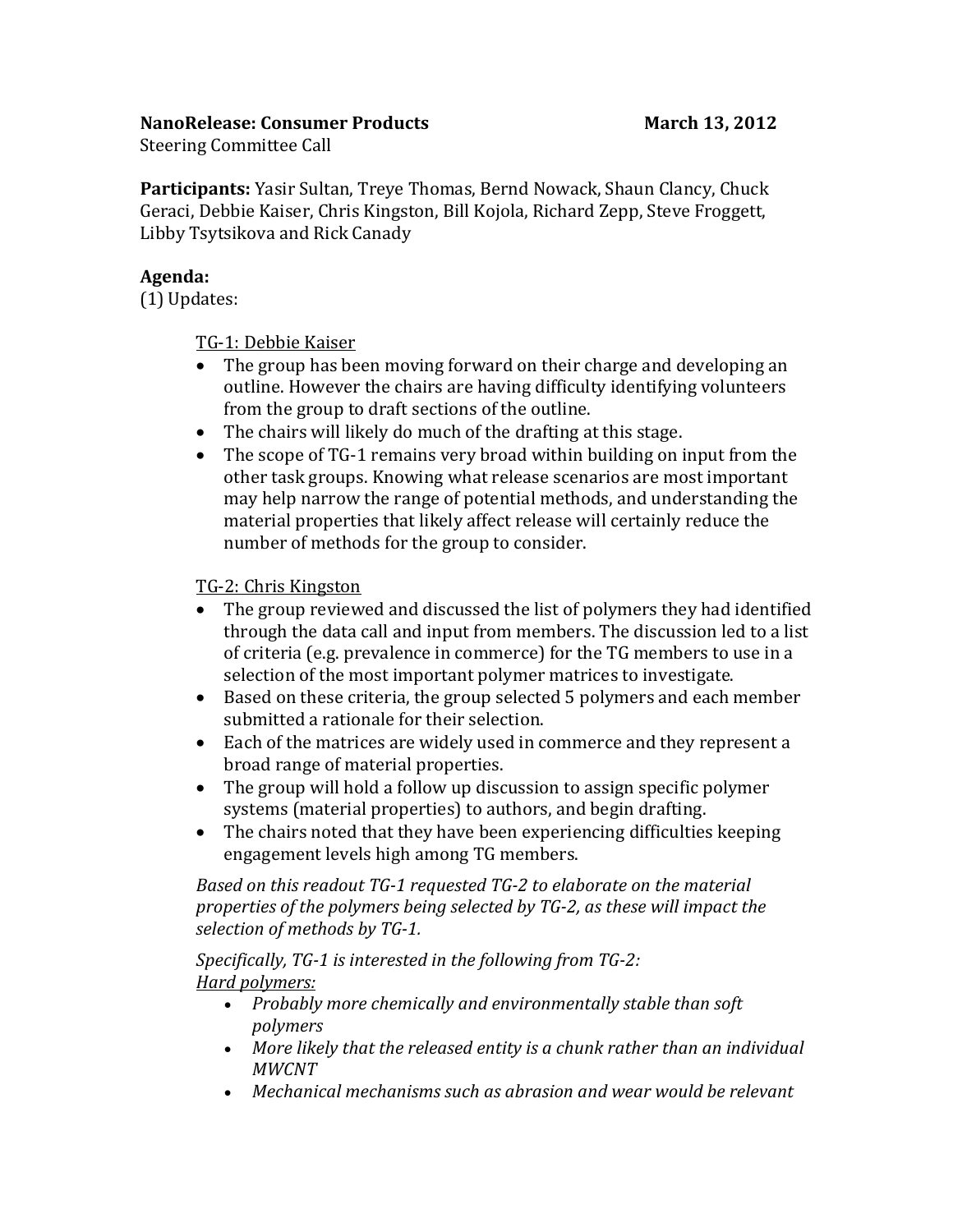- *Release due to weathering or immersion in environmental media such as water would be less likely*
- *Detection and characterization methods would likely focus on microscopy methods. A hard polymer may not degrade in an electron microscope.*
- *Media affects the type of microscope, i.e., environmental rather than normal*

# *Soft polymers*

- *Probably less chemically and environmentally stable than hard polymers*
- *More likely that the released entity is an individual MWCNT rather than a chunk*
- *Mechanical mechanisms such as abrasion and wear may not be relevant as the polymer would "smear" rather than shear off as chunks*
- *Release due to weathering or immersion in environmental media such as water would be more likely*
- *Detection and characterization methods may focus on environmental microscopy methods and possibly analytical chemistry methods if the polymer can be dissolved*

## TG-3: Bernd

- The entire life cycle still appears to be equally valuable to investigate at this point. In an effort to narrow scope, the chairs have discussed if the group can identify specific stages along the life cycle, (e.g. fabrication and or environmental release) to help narrow the biological media within which the release may occur.
- Although the discussions have been rich, the chairs believe they need to begin drafting the white paper.

*Based on this readout, TG-1 encouraged TG-3 to continue consideration of the release media as this will be informative for TG-1's methods selection process.* 

## SOST: Rick

- The group has a draft outline and is collecting comments and edits from the authors on the outline in preparation for the coordination face-to-face meeting in two weeks (March 27th)
- The authors are looking toward to TGs and participating in their discussions to gain additional information and focus.
- One author has had to resign for medical reasons, and the group continues to seek additional authors from the stakeholder groups not currently represented (e.g. US and Canadian governments).

(2) Materials Procurement for Lab Testing

 The ILSI secretariat held a productive call with representatives from about 7 MWCNT manufactures. The discussions are still in the early stages, orienting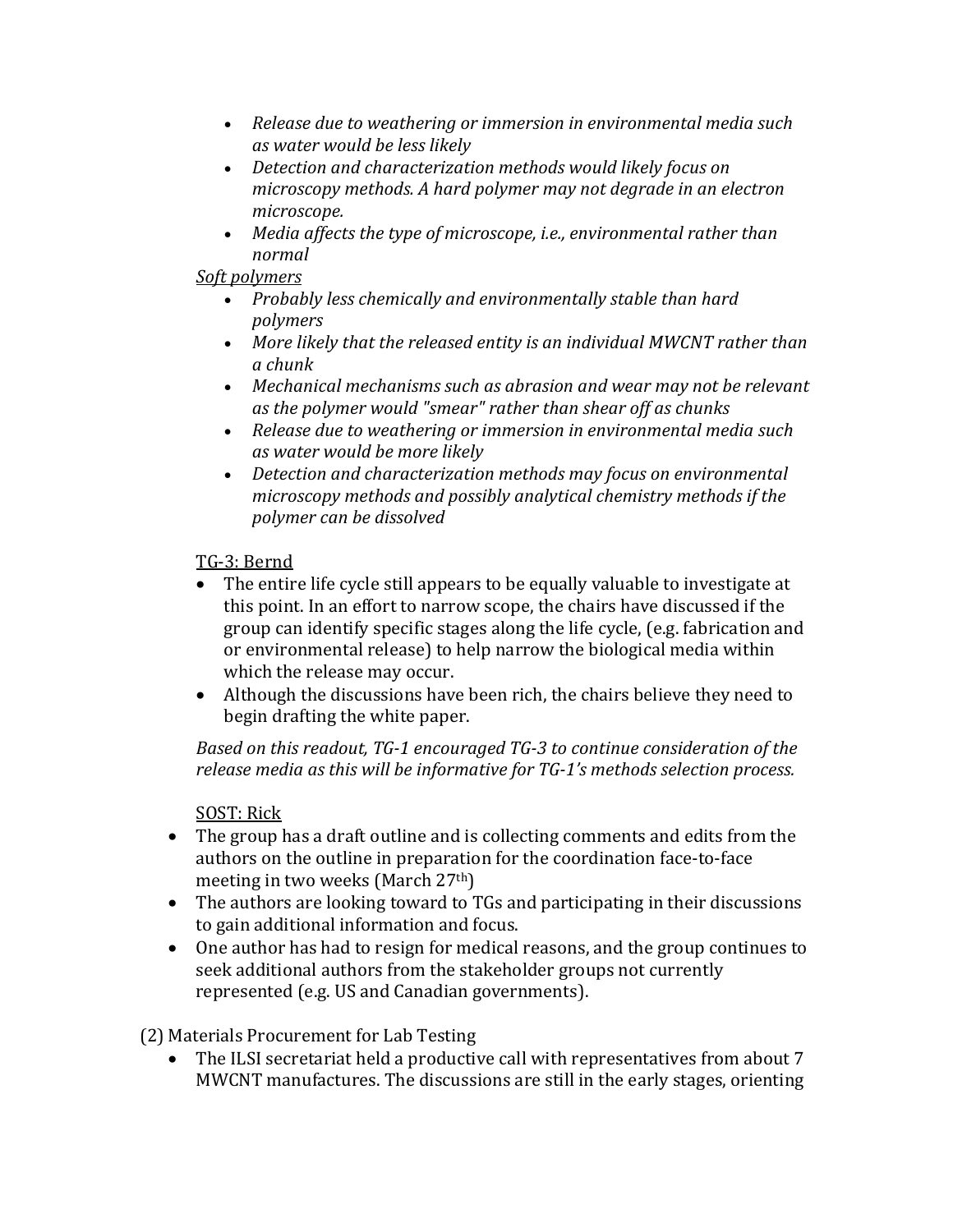the manufacturers to the project, it's goals and current thinking about the testing phase.

- At this stage, the manufacturers generally believed that testing articles in commerce was better then testing 'reference' matrices the represented a broad range of properties. This point will be further discussed with the manufacturers as the SC currently considers testing reference materials in a first round of testing to validate the methods being used, and then testing articles in a second round of testing to confirm the measurement method's utility on commercial articles.
- Additional follow up discussions are planned and will begin to explore how to source both reference materials and articles to conduct the testing. It was noted that, these discussions will be informed by the output from TG-2.

*Further discussion highlighted that the initial selection of 5 polymer matrices was an excellent step forward, and will be very valuable for the white papers. However, as the TGs move forward with those 5 materials, in combination with the release scenarios and what methods could be used to characterize release, the SC will need to begin thinking about how to narrow down the number of polymer matrices being considered. The interlab testing phase of the project will only be able to handle 2, perhaps 3, reference materials. Some of this discussion can begin at the March meeting, but later, at the June workshop, the SC will need to make decisions about which polymer/MWCNT matrices can be sourced and thus tested.* 

## (3) Data Call Responses

- There have only been a few responses to the broad data call, and those have not been overly informative. In contrast, the information received from representatives from companies on the TGs, and in discussions with the manufacturers has been very detailed.
- Given the lackluster responses to the data call, the general belief was that the SC members should begin calling the companies we sent emails to, and ask directly.
- An idea raised was to use the draft white papers, especially TG-2's, to encourage responses by simply asking, "what is missing here?"

(3) White Papers – are we on schedule to have a draft by March  $23<sup>rd</sup>$  in preparation for the Face-to-Face meeting?

 Each of the TG chairs had the same response, yes, but only barely. The TG members have spent a long time grappling with a large task and are only now beginning to identify priorities and move forward with drafting.

(4) Standing up of the ITG: Steve

 Formal invitations were sent to the identified experts last week, and responses have been a little slow. It was recommended that the ILSI secretariat should call the non-responders and reconfirm the interest in the project they had expressed before.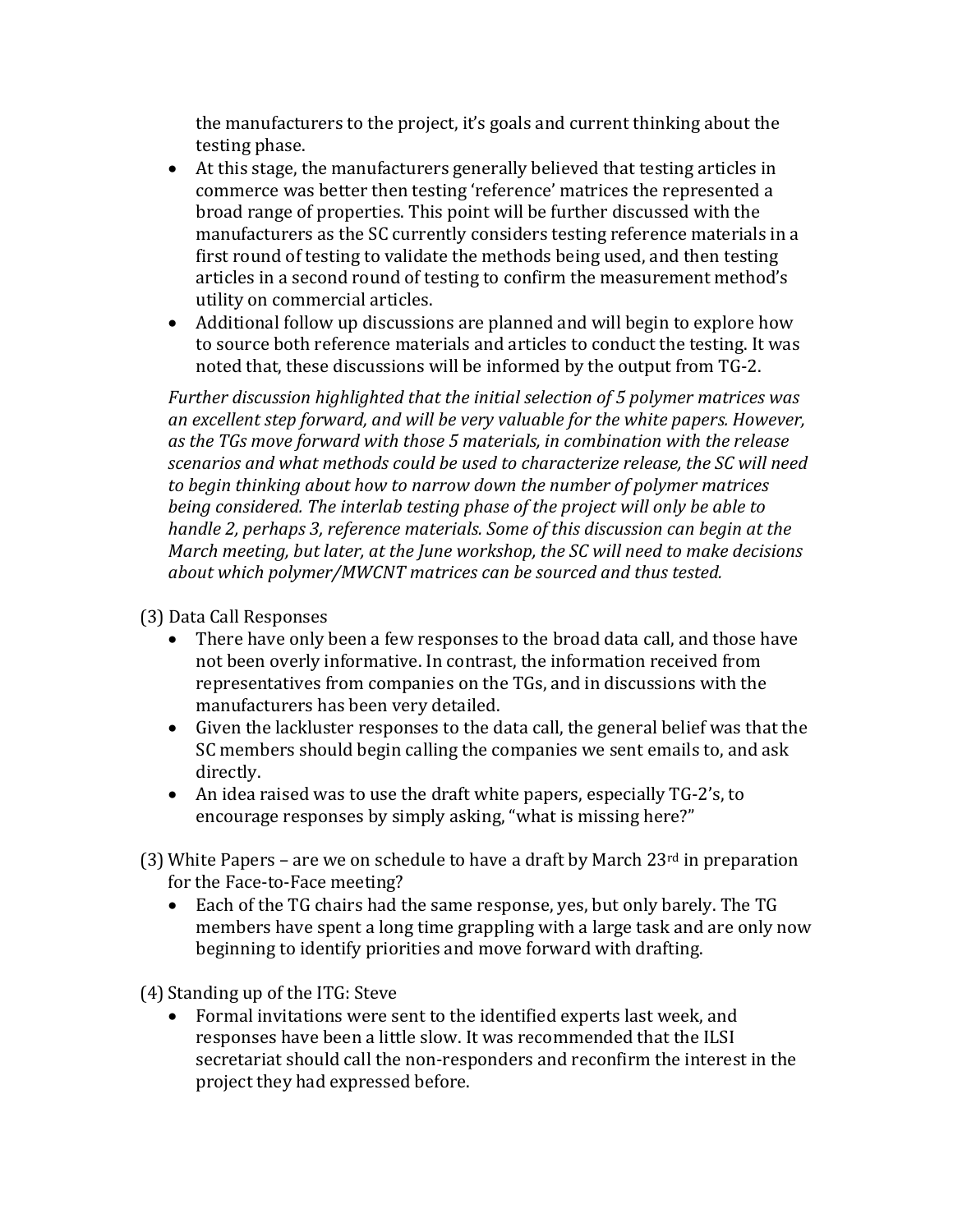(5) Status of the CRADA/MOU/MTA

- Based on discussions with EPA, we are planning to use a MOU as the overarching framework for the testing phase of the project because it is less formal.
- Under the MOU, there will be more formal agreements, such as CRADAs or MTAs as appropriate, to address specific concerns or agreement needs.
- The approach has a flexible overarching structure, with specifics between groups on a topic as deemed necessary by the participants.
- The interagency agreement for funding transfers will not be covered by this agreement. The DOD may have a mechanism to handle funding transfer and this is being explored.
- The companies involved would be those supplying reference materials and later articles to test during Phase 3. These are the same companies supplying materials for products in commerce.

(5) Expert Workshop: June 21-22

- Responses to the draft agenda for the Expert Work were minimal.
- One question was raised about the order of presentations, currently listed to start with TG-3 and finish with TG-1.
- The group discussed the merits of discussing certain topics before others and concluded that the discussion on methods should probably be last, since the workshop participants will have been informed by the proceeding discussions on materials and scenarios. Depending on the material properties, the likely release media and scenarios, some methods will be excluded while others will be better suited.
- The goal of the workshop will be to benefit as much as possible form the expertise in the room.
- After the workshop, the SC will have a difficult set of decisions to make regarding which polymer/MWCNT matrices to test, under which release scenarios and with what methods.
- At present the venue has not been selected, but both the American Chemical Council's headquarters and EPA's buildings are being considered. Selection will be made before the end of March.

(6) Consider Workshop Charges and Decision Document

- Over the next two SC calls leading up to the workshop in June, the SC needs to identify topics for breakout groups, draft charges for those groups and other ancillary items for breakout groups (e.g. rappateurs, chairs)
- Ideally, we will be able to build upon the workshop discussions in plenary and finish the white papers during the breakouts sessions.
- The ILSI secretariat is actively looking for volunteers from the SC to help with these tasks. Treye Thomas and Bill Kojola volunteered to help.

(7) Approvals:

Notes from the last call: Approved as drafted